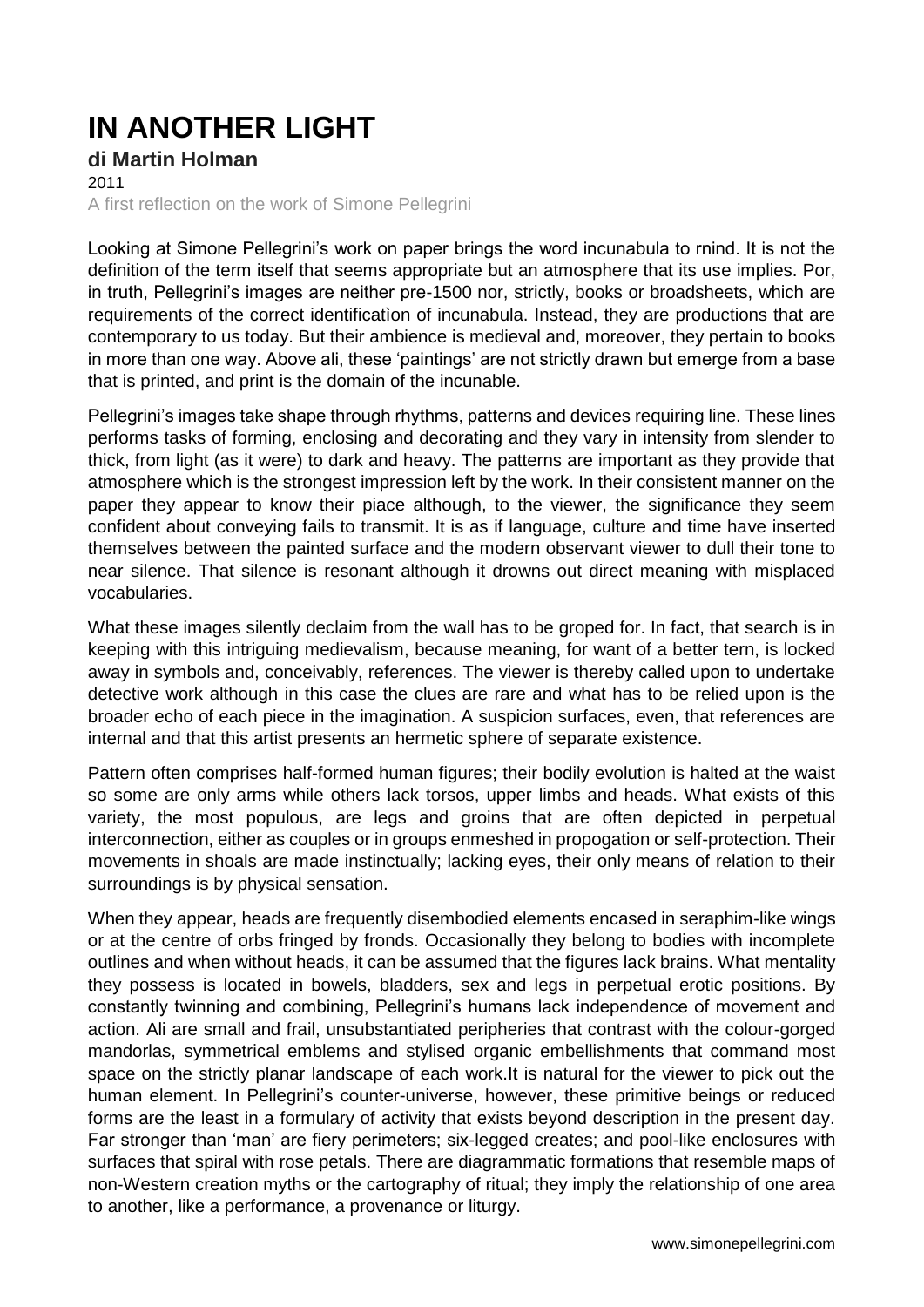It is in these overarching shapes that substance, coagulated colour and the presumption of volume reside.

The artist, therefore, presents a supposed concatenation, which nowadays we may call narrative, that cannot be known despite its graphic clarity. Instead it is felt. Hence the analogy with things medieval.

The prevalent yellow tonality is derived from Pellegrini's choice of support. It resembles parchment but is closer to the paper that was used to transfer preparatory drawings for frescoes to the wall on which work was to be done. The paper was thin enough to perforate and transfer the outline by means of blowing powdered pigment or graphite through the pinpricked holes so that delineating the under drawing, or sinopia, could commence.

The yellowing in Pellegrini's images also infers maturity, age, a faux-history. Umberto Eco's first historical novel, The Name of the Rose, is a skilful combination of whodunit, historical invention, contemporary thought, literary cross-references and ineffable style; one senses that Pellegrini wants to operate within a similar cast. Consequently the sensation exuded from these animated surfaces recalls looking closely with the aid of candle-light. Each sheet is large enough to enfold the observer who stands close to follow details and thus become folded into this alterantive and mysterious world. Moreover, spots of what resemble wax pock-mark the image as if to confirm the illusion.

Although worlds as diverse as Aztec Mexico, pre-Classical Egypt and European Romanticism may suggest themselves, the most alluring is the intellectual foment of early modern Europe. With the Renaissance still waiting over an approaching horizon, the continent remained in the gulf between progressive enlightenment and an anxiety of suspicion, ignorance and speculation. About the Middle Ages, Eco wrote that there was 'a geometrically rational schema of what beauty ought to be, and on the other [hand] the unmediated life of art with its dialectic of forms and intentions'; the two were cut off from one another as if by a pane of glass. The unforgettable depictions of humanity by Hieronymous Bosch come to mind, not so much for that late medieval didactic sermonising of his panoptic paintings which attempt to interpret late medieval morality, but for the weird abundance of his landscapes with their intermingling of dimensions of existence, from the earthly to the spiritual and infernal.

Although they are eclectic in the present situation where eclecticism is valued, Pellegrini's images are not ephemeral.

As made objects, they assert the artist as technician. Choice of paper aside (but not to diminish it in any way as in it is carried part of the work's intellectual as well as visual and physical impact), how the image is produced contributes to the intensity of Pellegrini's practice, revealing its multifaceted nature. As mentioned at the outset, these works on paper are not drawn but printed. Once printed, colour is applied with ink as in a manuscript and is limited to black and red. Other elements are added, like wax and what the antiques trade describe as 'distressing', but with full probity.

Within the printing, however, exists a strong conceptual strand. Pellegrini applies an image transfer technique so that the graphic elements are, as it were, impressed on to the sheet frorn an incised panel that has been inked. This process accounts for two effects. The first is the even touch that characterises the descriptive lines. The second is the mild stippling or 'burr' around these lines. Once the image is printed, all that follows in the creation of the work is undertaken manually.